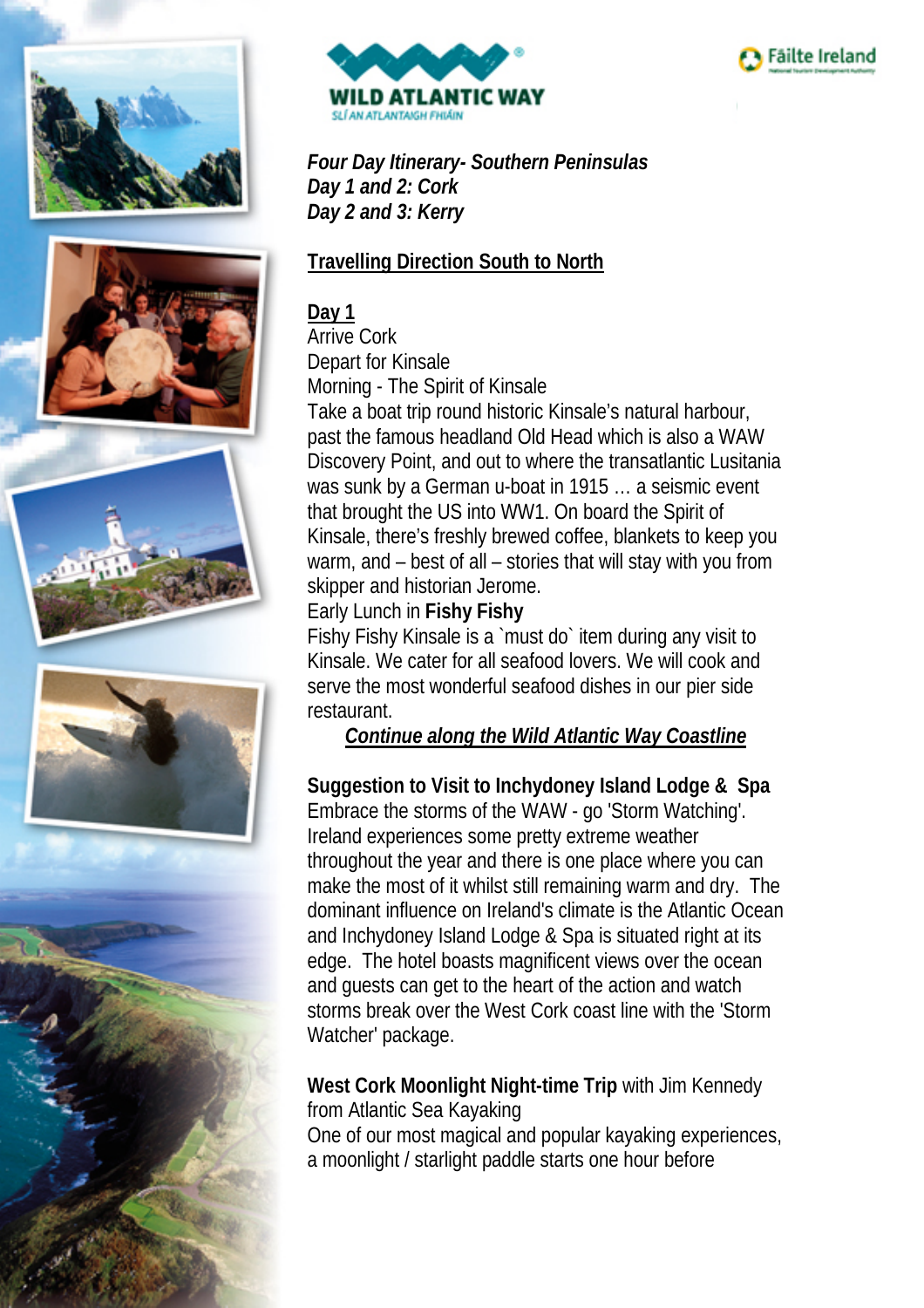













darkness. This gives you a little time to get used to the kayak. We use a mix of singles and doubles. This is a very

Atmospheric trip and we do not travel a great distance, so it is suitable for everyone. There is always something to make you gasp on the moonlight / starlight kayak trip, whether it be the silhouette of the seabirds on the bank, the red sunset, the whole panoply of stars overhead, the moonlight reflected on the water, or, at certain times of year, the astonishing bio-luminescence. This is a light emitted by marine life, which, from the paddler's point of view, causes the water to light up around your paddle in 1,000 tiny lights.

#### **Day 2**

Visit to Mizen Head Visitor Centre Mizen Head Signal Station, built to save lives off the treacherous rocks at Ireland's most south-westerly point, five miles from Goleen, is open to the public. An award winning Maritime Museum and Heritage Attraction, this authentic all-weather experience is a must-see with its spectacular location on high cliffs with swirling Atlantic Ocean tides. From the Car park and Visitor Centre, the Signal Station is a ten minute walk along the path, down the 99 steps and across the Arched Bridge. The Mizen is famous for its wildflowers and sightings of wildlife, dolphins, whales, seals, gannets, kittiwakes, choughs – the bird migration north-south flight path is just a mile off shore. Tea/coffee Break at the **Crookhaven Inn**,

The Crookhaven Inn is a fully modernised bar located on the famous Mizen Peninsula, one of the most westerly outposts of Europe. The tranquil village of Crookhaven lies beside the harbour from whence it gets its name and attracts many small yachts and tourists in search of protected waters, clean air and good food.

**Whale Watch West Cork** with Nic Slocum The clear unpolluted waters off West Cork provide a feeding ground for Risso Dolphins, Minke Wales, Basking Sharks or Humpback Whales to name but a few. Enjoy sunset tours leaving at 7pm and early morning sunrise tours with a qualified zoologist who is an outspoken advocate for marine conservation and sustainable tourism. Tours are scheduled according to demand.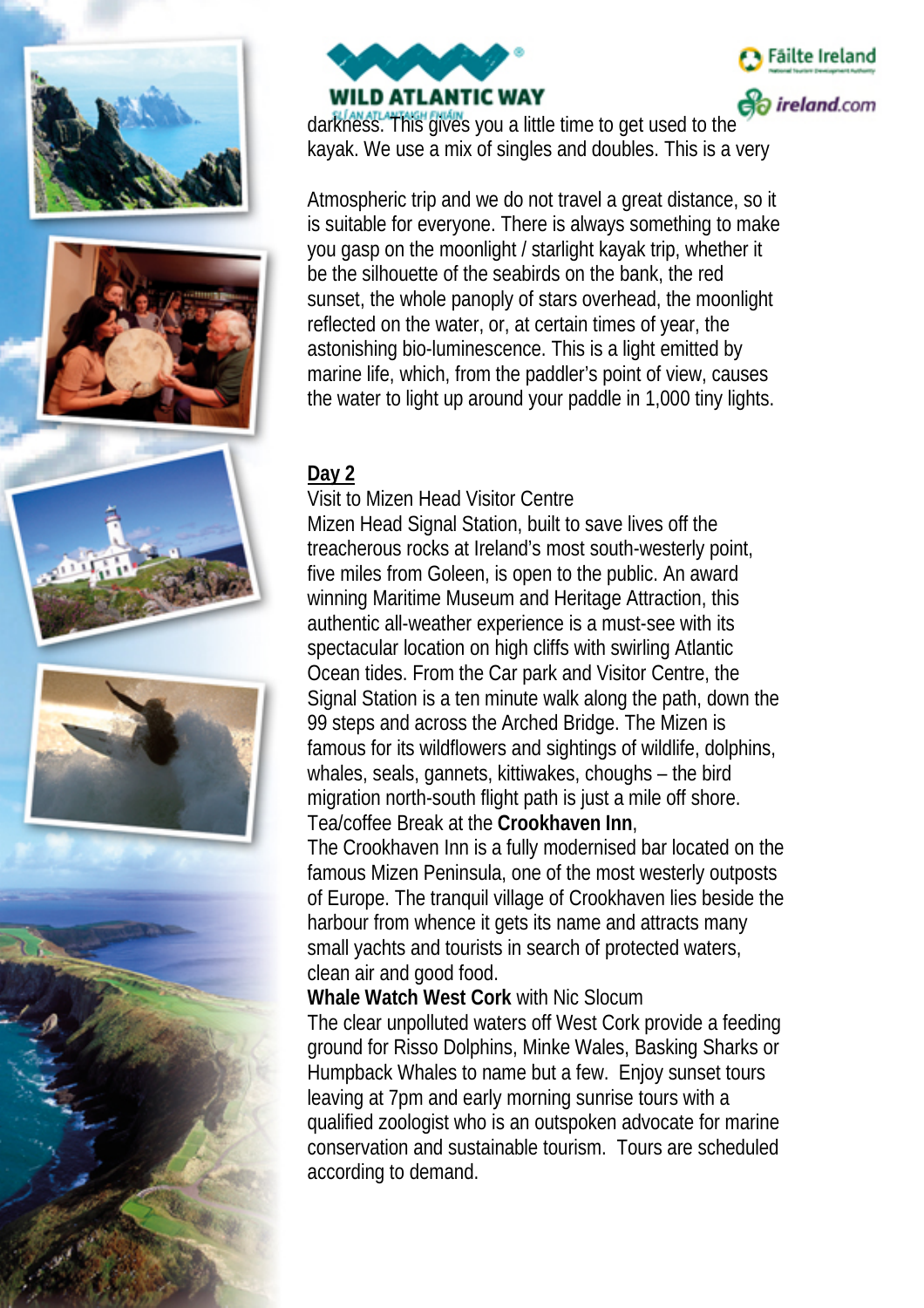













Bantry House is not only one of the finest historic houses in Ireland but it also commands one of the best views overlooking Bantry Bay in West Cork.

Dinner & Overnight Bantry

**Day 3 Depart for Kerry;**

## **Kenmare**

Visit the historic town of Kenmare, the name in Irish is 'Neidin' which means little nest! Founded in 1670 and recognised by Fáilte Ireland as a 'Heritage Town' Kenmare has a unique atmosphere with its brightly painted craft shops, quaint coffee shops and amazing restaurants.

## **Walk the Heritage Trail**

The trail is looped around the town center. It covers 1.5km and can be easily walked in 30/45 mins. You can venture to the town's pier built in 1826 or Reenagross Wood planted by the First Marquis of Lansdowne over 200 years ago. There is a map / leaflet with information on all the stops on the trail. In main season there is a commercial guided walks via '**Kenmare Heritage Walks'** for those who would like a guided tour.

#### **Sneem**

Whose Gaelic name means 'the Knot' is a traditional village of colourful houses and two little squares. The village is also home to a **sculpture park**, a Geo-Park exploring local geology, a sensory garden, riverside wildlife trail and a rare coral beach, one of only two in the country.

## **[Sneem Sculpture Park, Sneem, Co. Kerry](https://soundcloud.com/vincenthyland)**

The village of Sneem is a treasure trove of international sculpture, free of charge, throughout the year. The various works including a panda sculpture donated by the Peoples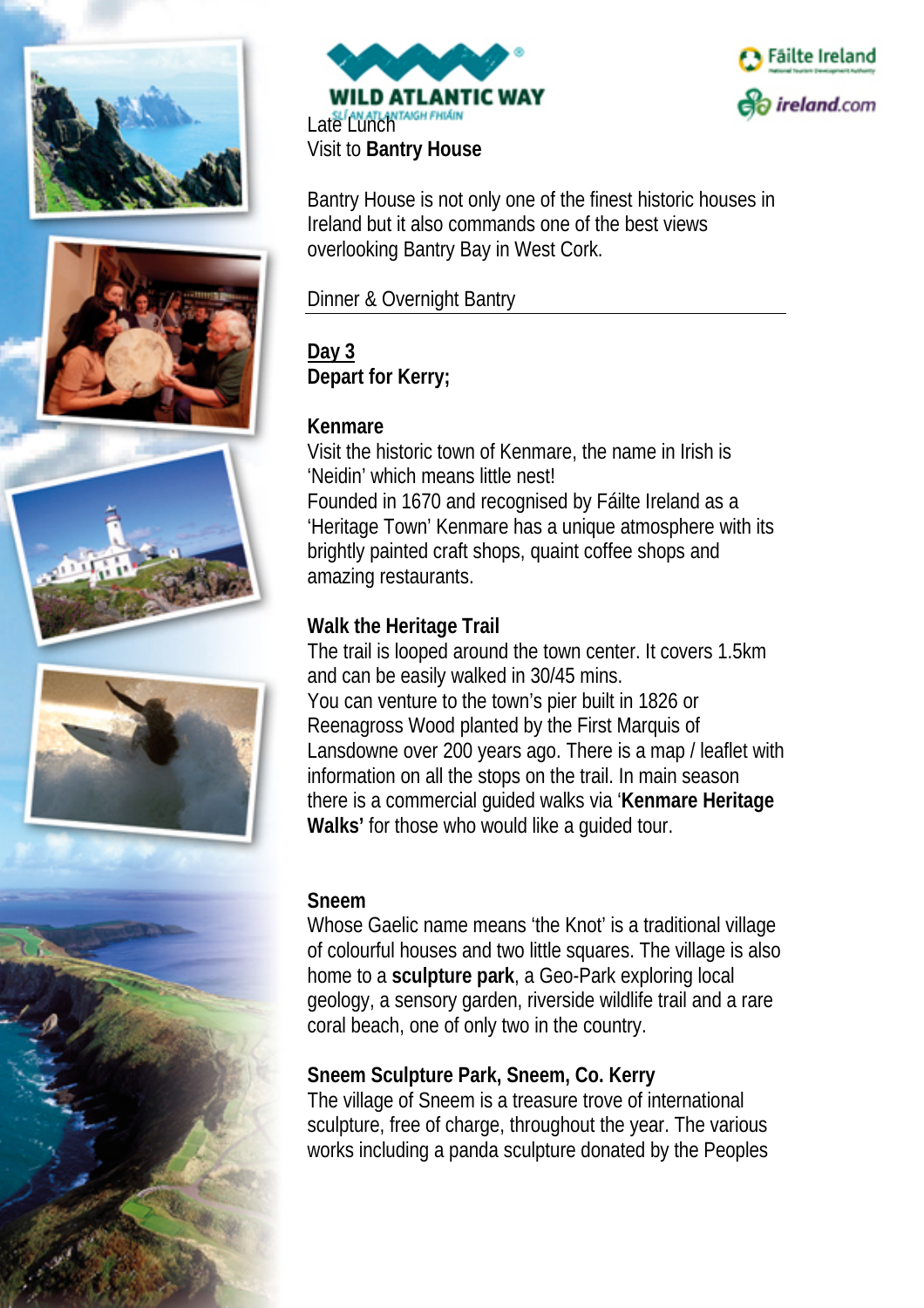













*ireland.com* 

Republic of China. "The Risen Christ "by Brother Joseph McNally is located on the grounds of St. Michael's Church

and the goddess ISSES donated by the people of Egypt stands at " The Way The Fairies Went"

A collection of buildings designed by Kerry sculptor James Scanlon, and executed by local stoneworkers are located overlooking the Sneem River near St. Michael's Church.

Afterwards embark on the **Skellig Coast** starting at Castlecove. See the amazing Derrynane Bay it's almost a Mediterranean scene with islands and inlets. Enjoy **Caherdaniel village** and **Waterville** and enjoy a walk down the promenade in Waterville and visit the statutes of world renowned Charlie **Chaplin** and the local legendary GAA figure **Mick O'Dwyer.**

Travel to **Valentia Island** via **Portmagee**. This beautiful little fishing village was the winner of Ireland's first ever Tourism Town in 2012,

#### A

t various vantage points you can see the Skellig Islands located 8 miles off the mainland.

*(Skellig Michael one of the wonders of the world: Skellig Michael. 1300 years ago, early Christian monks built a remarkable hermitage at the top of this jagged ocean crag – This extraordinary, far-flung place of pilgrimage – described by George Bernard Shaw as "part of our dream world" – it is now a UNESCO World Heritage Site. The Skelligs also featured in the recent Star Wars: The Force Awakens film. The island is not accessible during the off season but can be still be enjoyed and viewed from the mainland. )* A visit to the **Skellig Experience Centre** which tells the story of the Skelligs Islands is recommended [www.skelligexperience.com](http://www.skelligexperience.com/)

**Knightstown** is the main village on the island and is a beautiful historic village. There are many options on Valentia, visit the highest point on the island at **Geokaun**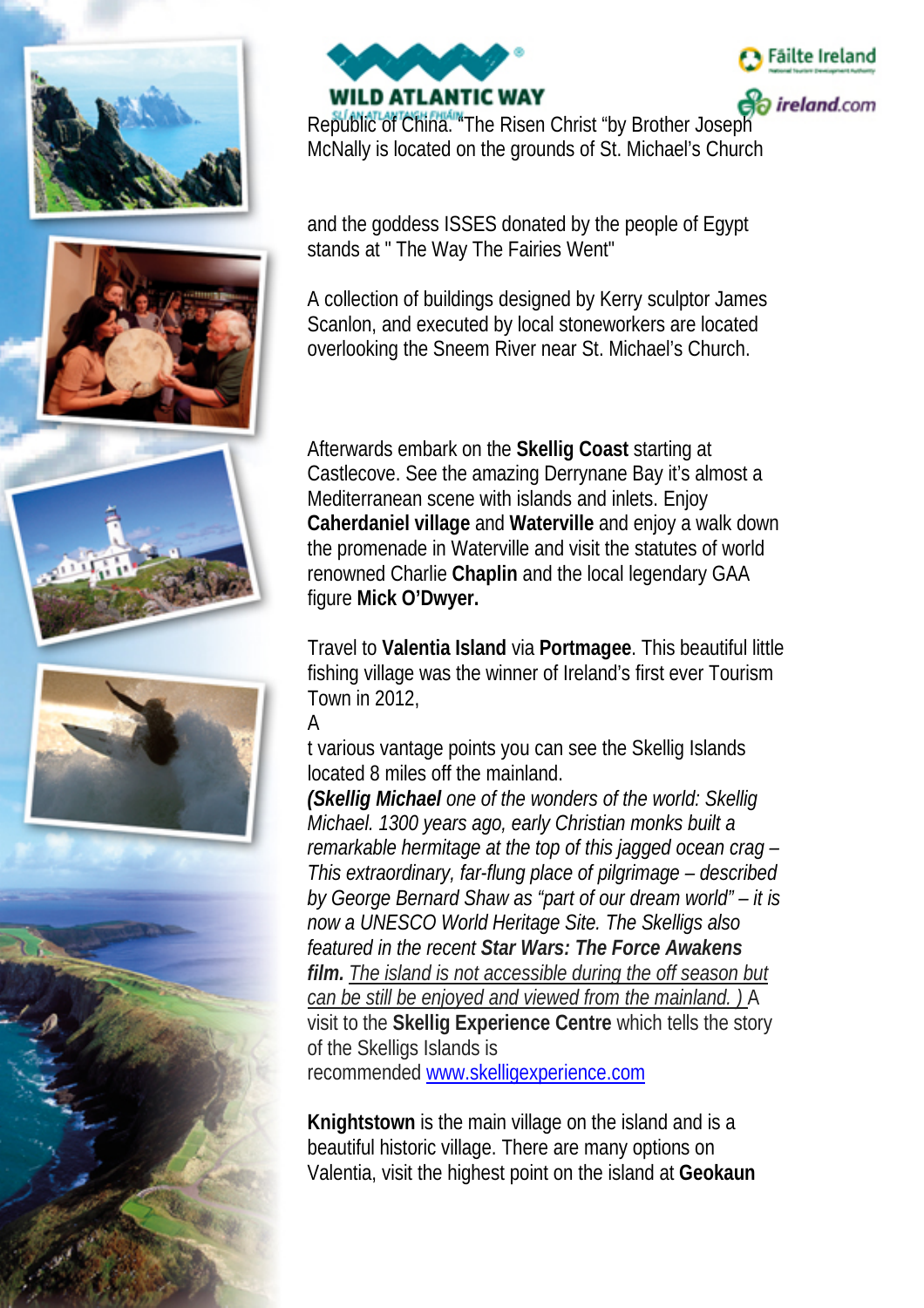













*ireland.com* 

**Mountain and Fogher Cliffs <http://geokaun.com/>** (a Wild Atlantic Way Discovery Point the **Tetrapod Track way** between 350 and 370 million years old and thought to be the oldest reliably dated evidence of four legged vertebrates (amphibians) moving over land. **Bray Head looped Walk [www.irishtrails.ie/Trail/Bray-Head---Valentia/595/](http://www.irishtrails.ie/Trail/Bray-Head---Valentia/595/)**. Overnight on Valentia Island or in Portmagee in one of the hotels, Guesthouses or Bed & Breakfasts open at this time.

There are great restaurants in this area of Valentia Island, Portmagee, Cahersiveen and Waterville.

**Evening:** Enjoy a music session (check details locally) and or avail of a **Dark Sky Tour** as you are in one of three Gold Tier Dark sky Reserves in the World and the only one in the Northern Hemisphere. [www.kerrydarkskytourism.com](http://www.kerrydarkskytourism.com/)

# **Day 4**

**Depart for The Dingle Peninsula - Corca Dhuibhne** Before arriving in Dingle town, you can stop at Inch **Beach**, home to where the famous "**Ryan's Daughter**" was filmed. Dusting off those cobwebs and taking a walk on this beautiful sandy beach, the same spot where Sarah Miles as Rosy Ryan met Robert Mitchum as Charles Shaughnessy come here and share in their love story.

Maybe call into **Annascaul Village** to see the statue of Tom Crean (July 1877 –July 1938), Tom Crean was an [Irish](https://en.wikipedia.org/wiki/Irish_people) [seaman](https://en.wikipedia.org/wiki/Seaman) and [Antarctic](https://en.wikipedia.org/wiki/Antarctic) [explorer](https://en.wikipedia.org/wiki/Exploration) from. He was a member of three major expeditions to [Antarctica](https://en.wikipedia.org/wiki/Antarctica) during the [Heroic Age of Antarctic Exploration,](https://en.wikipedia.org/wiki/Heroic_Age_of_Antarctic_Exploration) Annascaul is also home to Annascaul Black Pudding!

#### **Dingle Town**

Dingle is a fishing town….stop off and go shopping in this famous fishing town of Dingle, see the many local craft shops, coffee shops and restaurants…see why Fungie a wild Bottlenose Dolphin made Dingle his home.., he has been resident in Dingle Harbour for over 30 years! There are one hour trips to see Fungie all year round.weather permitting. Book in advance[…www.dingledolphin.com](http://www.dingledolphin.com/)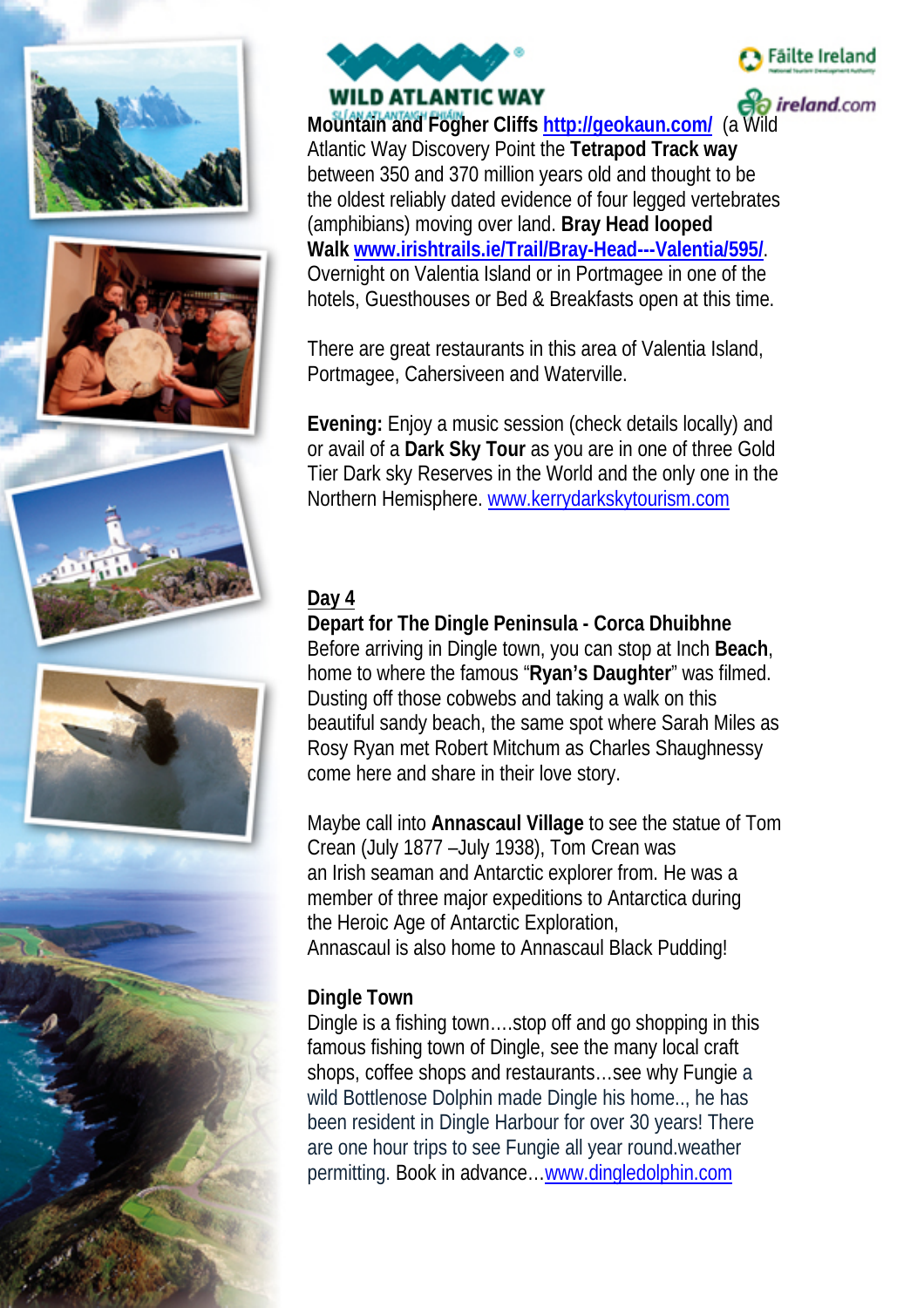













#### **Dingle Ocean World – Mara Beo**

Gaze in wonder as you get up close and personal with our magnificent marine life inhabitants. Submerge yourself in the wonderful enchanted underwater world! Come face-to-face with the most fearsome creatures of the sea: sharks. Gain exclusive access to Sand tiger Sharks this is the only location in Ireland where you can see them! Meet our delightful Polar Penguins and gets hands-on experience at the Touch Tank where you can stroke the friendly Rays and even hold a Starfish. OPEN ALL YEAR [www.dingle-oceanworld.ie](http://www.dingle-oceanworld.ie/)

Travel around Slea Head and the Dingle Peninsula

At the very edge of Europe, as far west as you can go in Ireland, the breath-taking Dingle Peninsula, Once described by **National Geographic** as 'the most beautiful place on earth'. It's a place of Spectacular seascapes and landscapes shaped by the elements, with a wild and rugged coastline of steep of steep cliffs and wide sandy beaches, a place where the mountains roll into the ocean.

There are a number of Islands off the coast of Kerry that offer remote wildernesses to explore. Off Slea Head – the most westerly tip of the Dingle Peninsula – lies a deserted village with a poignant past, on an archipelago that gave birth to Ireland's greatest born

Storytellers: the mystical **Blasket Islands**; now an emblem of the Irish story of emigration. Imagine you can touch America, you can feel the past and history of the people who went before you, there is an aura there, a feeling, it's mystical. And visit the **Blasket Centre** (open March to early November) a wonderful interpretive Centre in a long, white hall ending in a wall-to-ceiling window overlooking the islands. Great Blasket's rich community of storytellers and musicians are profiled along with its literary visitors like John Millington Synge, writer of The Playboy of the Western World.